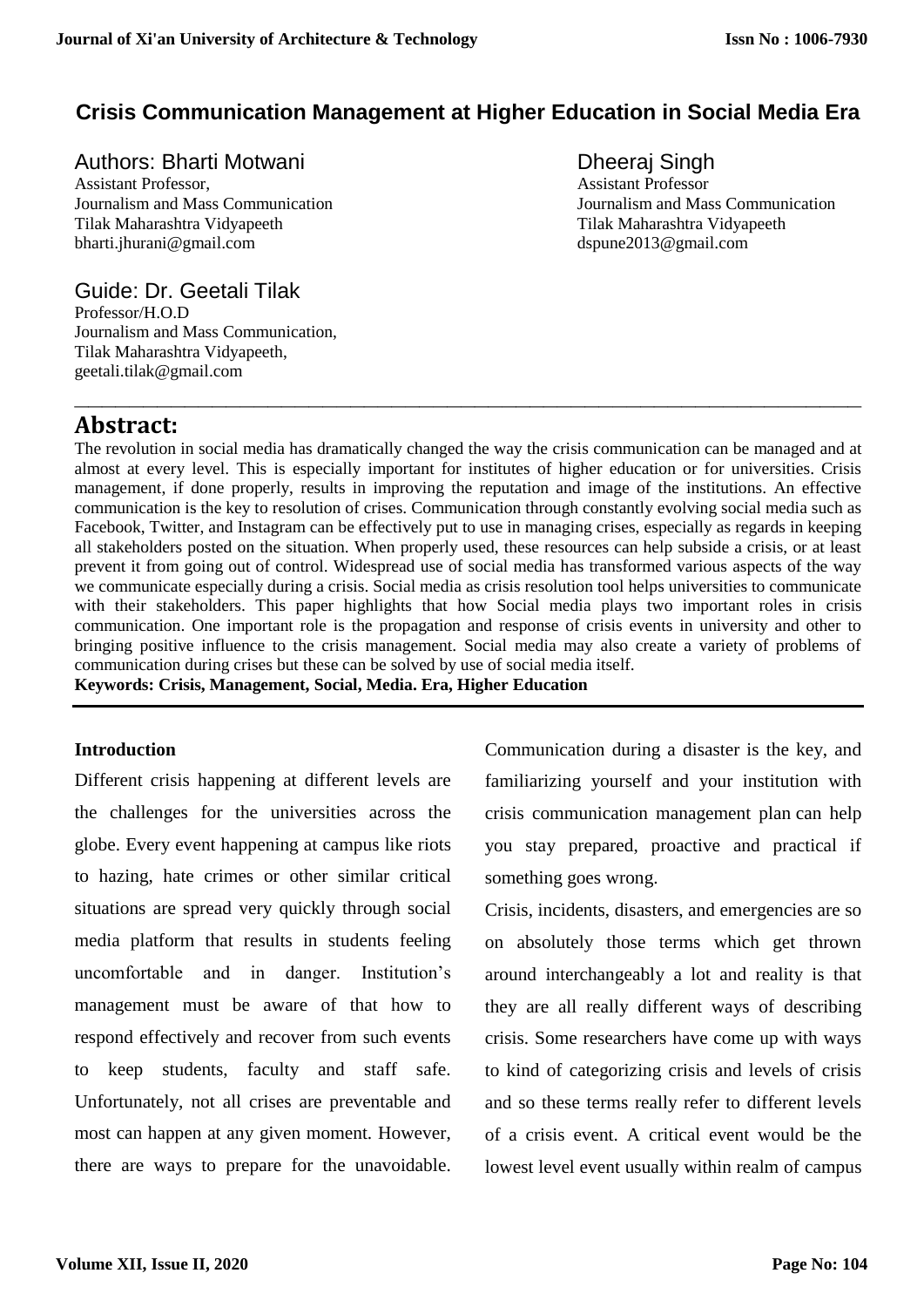crisis management. A critical incident is something that only impacts a subset of campus community. If something happens it does not impact the way that we operate on the rest of campus. It is really just that one building when we go up the scale sometimes the word emergency or campus emergency may be something that impacts the entire campus community and then we get to disaster. When it crosses the borders of the campus, it impacts not only the campus but also the surrounding community. Catastrophe would be basically the largest scale disaster which shares the same character. If we look at critical incident on a college campus, it would be something to a particular building or area so it could be a small flood in a building or fire in a building. If you look at something larger, like a protest or riot, it may be in a critical incident area that have a bad impact on campus business and may cause the shutting down of a college or a campus.

### **Literature Review**

Hussain, S. B. (2014) stated that Management at higher education institutions can avoid or be better prepared to handle crises, if they have a crisis communication plan in place and if they communicate effectively during these uncertain periods of time. Apart from having a crisis communication plan, public relations practitioners need to develop communication strategies and processes to influence the cause of conflicts to the benefit of the organizations' stakeholders.'

Larson, W. A. (1994) described that institutions must respond in critical real-life crisis situations such as the arrest of a teacher involved in child pornography, riots, and strikes etc. to sustain their reputation among their stakeholders.

Littlefield, R. S., Beauchamp, K., Lane, D., and Sellnow, D. D. (2014) found that Crisis situations are fraught with uncertainty. As such, one goal for crisis communicators is to reduce that uncertainty for all groups through messages intended to provide instructions for how to mitigate or prevent a crisis from occurring.

Business continuity management in UK higher education: a case study of crisis communication in the era of social media (McGuinness, M., & Marchand, R. D. 2014) represented a role of social media that could take for crisis communication between a university and its student body and also discussed on development a picture of students' preferences for mode of communication for receiving messages during a crisis at their university, whilst attempting to gauge whether social media will enable universities to develop a more meaningful relationship with students.

Leadership goals vary at different stages of the crisis. Goals in the beginning stage focuses primarily on garnering information and gaining control of the crisis. In the middle stage, goals focus on taking action and formulating an appropriate response. In the end stage of crisis,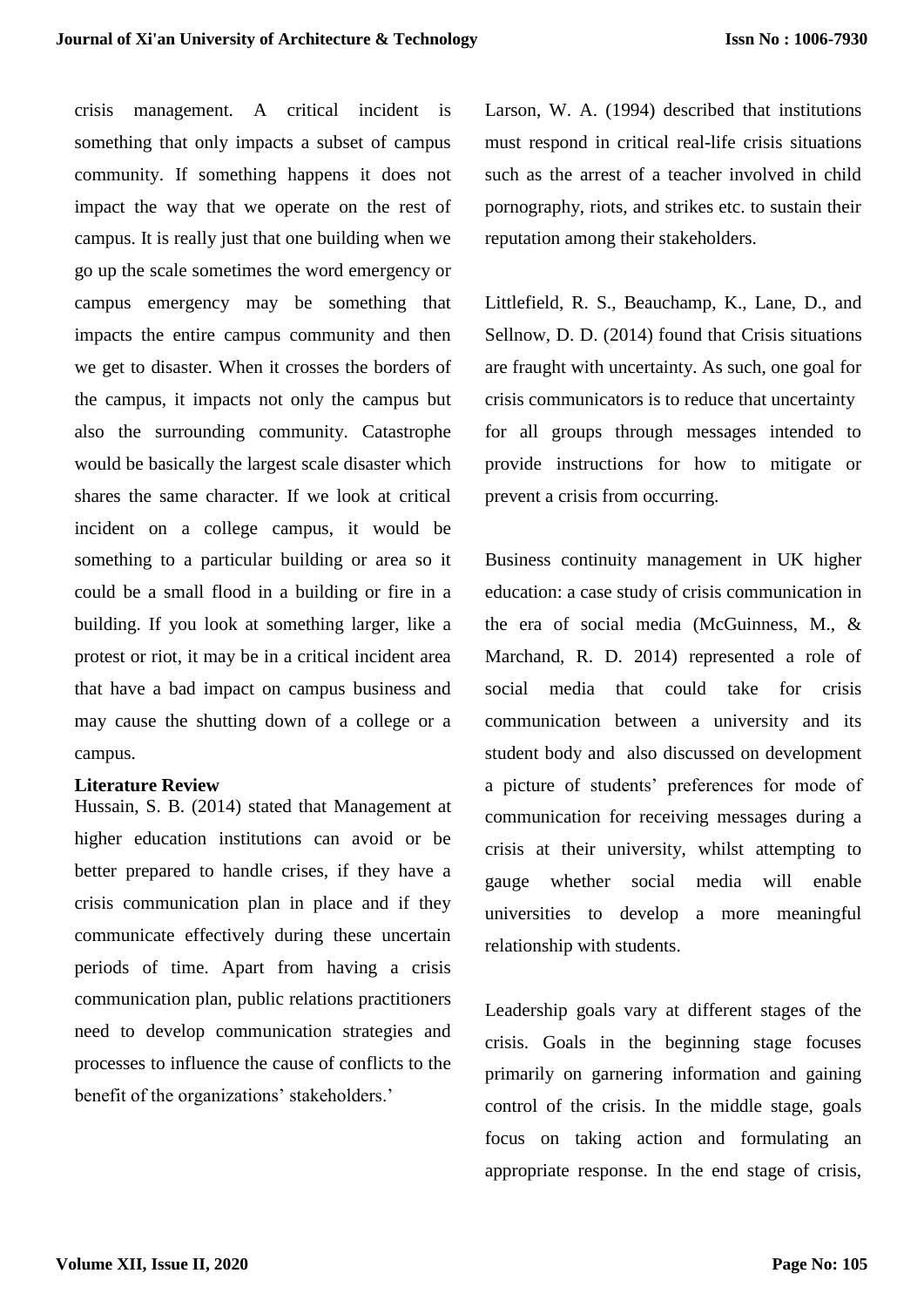goals focus on evaluating effectiveness and addressing the long-term implications (Jacobsen, M. J. 2010).

Odu, O. M. (2014).found that cultism, communication gap between authorities and students representative, hyper-patriotic youthful exuberance in deviating from behavioural norms of the society and students home background are major causes of students crisis in higher institutions in Nigeria.

When news of crises makes national headlines, prospective students and their parents may reconsider admissions or even withdraw their applications from the institutions associated with the crises. Universities and colleges must work hard to keep these students interested in their institutions, and assure parents and students that the institutions are safe. 'To measure the effectiveness of institutions' crisis management teams' of universities must consider how these events impact the views of prospective students Kelsay, L. S. (2007).

As managers take significant time strategising on how to achieve business or academic objectives, according to the organisation's vision and mission, the same vigour ought to be used in planning for crises. They should not wait to use a reactive approach. They ought to integrate crises management into strategic planning processes and statements of corporate excellence ( Manyasi, B. N. (2010).

Crisis provides a rich backdrop within which to explore the interdependent relationship between colleges and universities, the distributed nature of leadership in higher education, and an increasingly complex and generally unpredictable environment. In short, crisis in higher education serves as a relevant context for leadership analysis *(*Gigliotti, R. A. 2017).

In the period of rapid social transformation, the external environment of the university becomes more and more complex, which makes the university face various severe tests in the process of reform and development. Reflected in the university itself; the crisis events show a growing trend (Wanting, Xu.2019)'.

The advent of social media has transformed the crisis communication landscape because it permits more interactivity sharing and exchange of information, ideas, and pictures/videos in split seconds. However, social media's interactive and dialogic nature means it is an easier platform to create communities and bring around the protest. Practitioners of public relations and organizations are recommended to follow social media activity and act on it, because if utilised accordingly, it could act as a negotiation platform during crises (Apuke, O.D., & Tunca,E.A. 2019).

**Problem Statement:** Under the environment of social media**,** managing crisis at universities can be challenging but somewhere it can be managed by social media itself.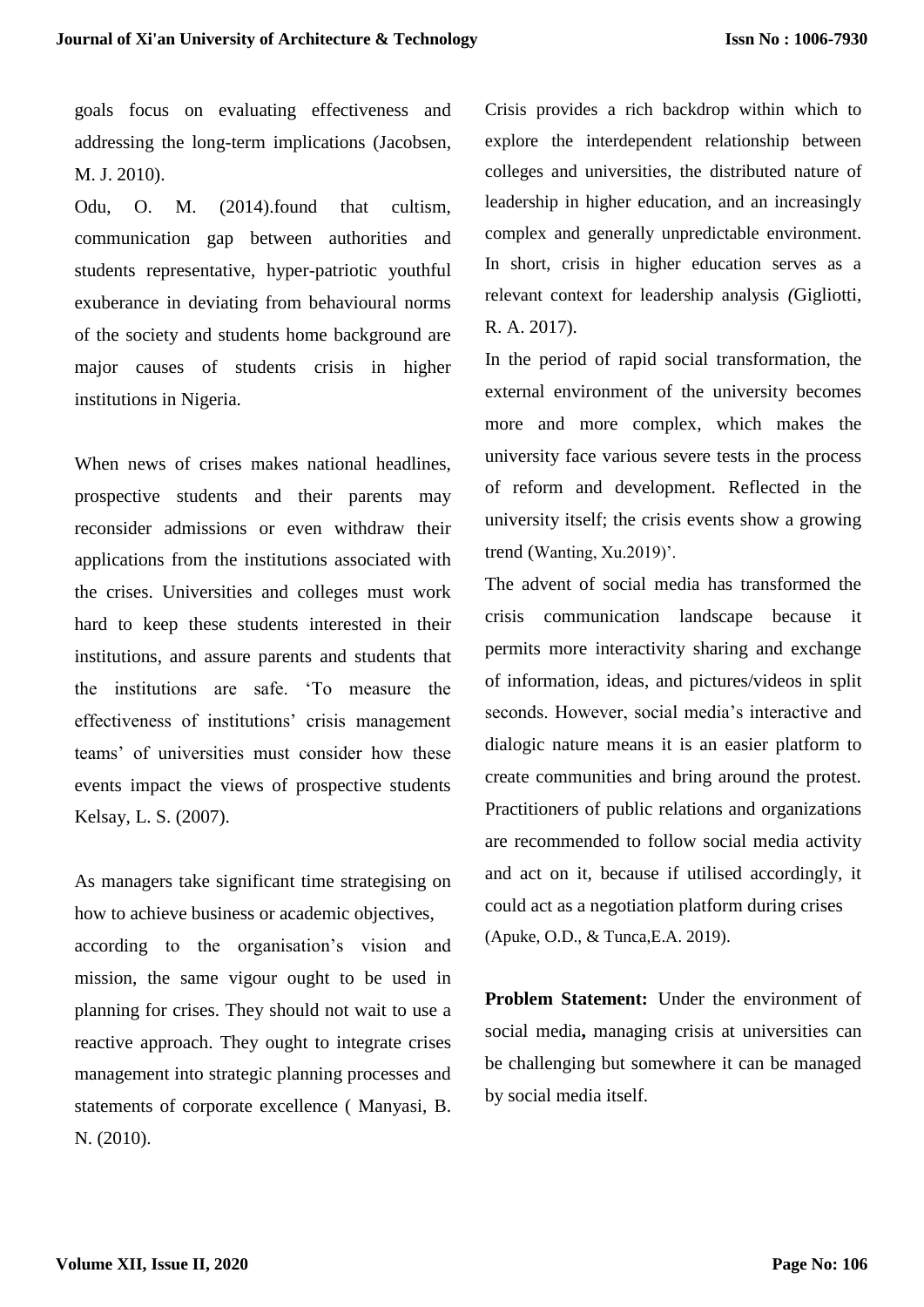## **Objective**

- 1. How to use social media for resolution of crises.
- 2. How to prevent misuse of Social Media during crisis.

## **Research Methodology**

Data is collected through opened-ended questionnaires from students, faculty, and staff at the University and also through secondary resources like paper, article, magazine**s** etc.

## **Types of Crisis on Social Media**

Any type of crisis can be extended online but there are three primary types of crisis located online and really flourished in that type of environment.

# **Rumours: False information about the Organization**

The first type is rumours that are unfounded and untrue information about your organization circulating on the internet. Such unfounded and untrue information leads to monitoring and controlling crisis on organization web pages that address crisis.

## **Complaints about the services or facilities**

The second one is complaints raised by the stakeholders who are upset about organization's services and facilities. They might have had problems with infrastructure or other teaching and non teaching facilities, so this is an early warning sign that organization needs to improve their services in order to maintain their reputation.

## **Challenges**

The third one is the challenge where some groups may be organization's own stakeholders. They could be activists thinking that what organizations are doing morally is wrong and expect them to change their behaviour.

So any those of three types of crisis can flourish online but any type of crisis response nowadays has to consider the online environment.

## **Crisis Management in Social Media Era**

Social media is the information platform where the stakeholders are creating and sharing information online. It is used as consumer generated media. This includes activities such as blogging, micro blogging and social networking sites such as Facebook, Instagram etc. and stakeholders are actively sharing information and it is sharing of information which makes social media a concern to crisis managers. If they are sharing bad information about organization then it could create a crisis and could spread rapidly to a large number of people in short amount of time. If any complaint about any organization is posted on social media, then universities must not ignore the posted complaint. If universities are reluctant to pay need to the information posted by their stakeholders, sometime persistent communication of its own stakeholders can force the university into making the action or replying against the complaint .Nowadays, through the social media the crisis come to light very actively and visibly in online environment.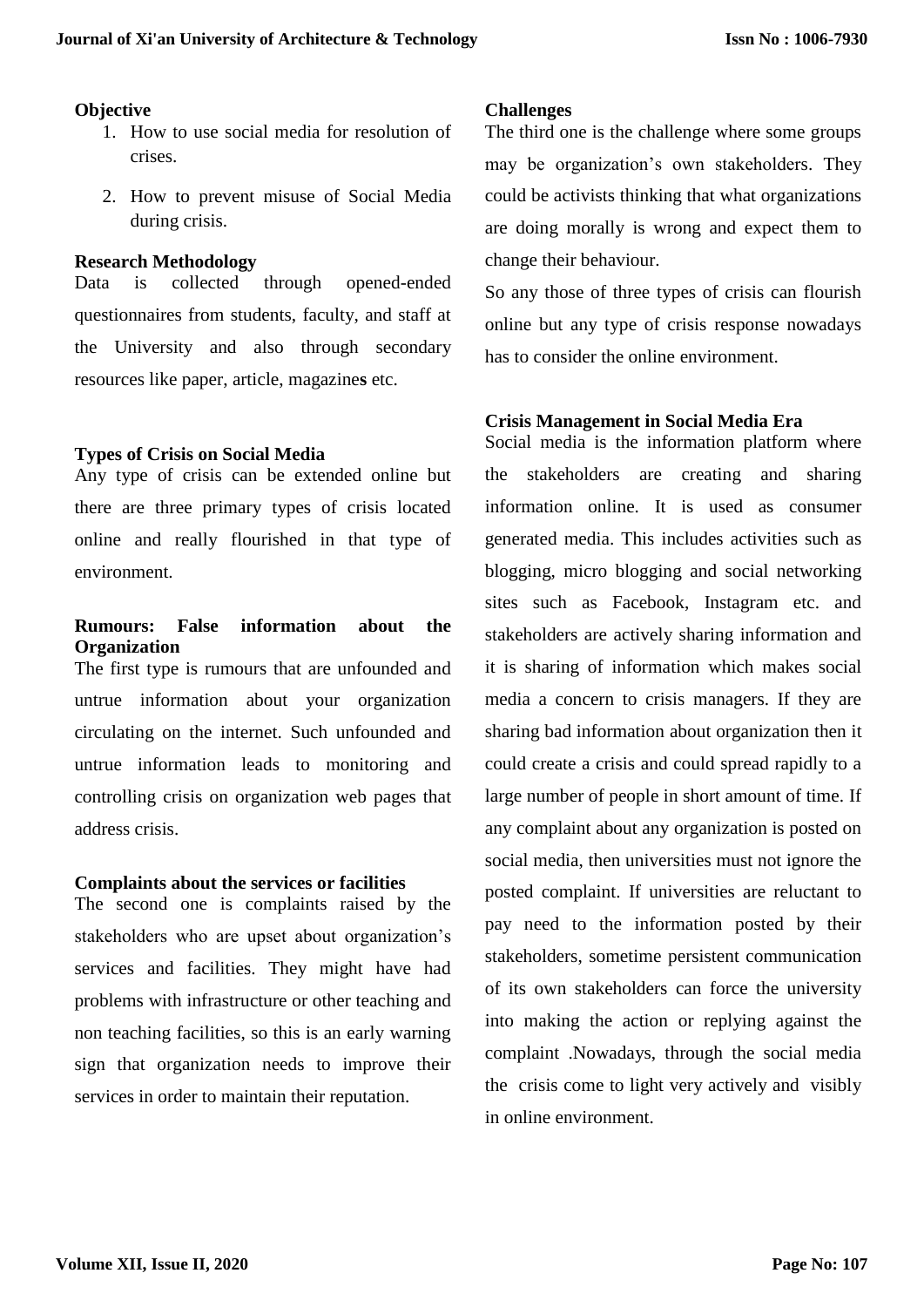#### **Accessing the threat?**

There are millions of messages written every day and placed on social media. Less the 1% of those is probably read by more than one person so we need to rethink about how we access whether or not what are hearing and reading online is actually threat to our organization. There are 3 factors that are useful here.

First is that you should be scanning or constantly monitoring the online environment to see what your stakeholders are saying about your organization. If you identify some talk a troubling or problematic statement on social media that can be potentially evolve into crisis then you need to access the doers In the online environment, a lot of people read and follow the statement posted by stakeholders that can be spread out quickly and if the message is spreading out then it would be time to switch from monitoring the social environment to action involved in crisis management.

### **Advice to Crisis Managers**

There are three important pieces of advice for managers using online environment. The first is to be seen. During the crisis, a manager should have information about his/her crisis management efforts on your webpage that is where your stakeholders including the news. Media are going to go for information if they don't find it and there is concern that perhaps managers are not managing the crisis very well at all.

Secondly go where the action is required .If the negative information about your organization is appearing in a particular blog or in particular social media site, you need to respond that site, just be very careful to explain who you do work for and why you are responding to that message. Lastly it is engagement versus intimidation. It is unfortunate but some organizations feel the best way to deal with online crisis is actually to suppress information. They will use threats to stop people talking about their organization instead they should be trying commitment. With engagement you, contact the person posting the negative information. Ask them why there is a problem and how you might resolve it. If you resolve that problem, you not only have prevented a crisis but might actually create an advocate for your organization as your actions to reach out and organization could stand as a foundation for that person to voice in your favour.

### **Mistakes to be avoided**

It is not just important to know what piece of advice you should follow in the online environment or dealing with social media but also important what you should not be doing. There are two negative steps you can take by misusing social media. First one is more talking than listening. The social media, the providence of the stakeholders where they are creating and circulating messages and if you try, come in and dominate their conversation that is going to be viewed very negatively instead you should be listening.

Additionally, you must be critical and transparent whenever you engage in the social media. You have to identify your position in the organization and what organization you work for.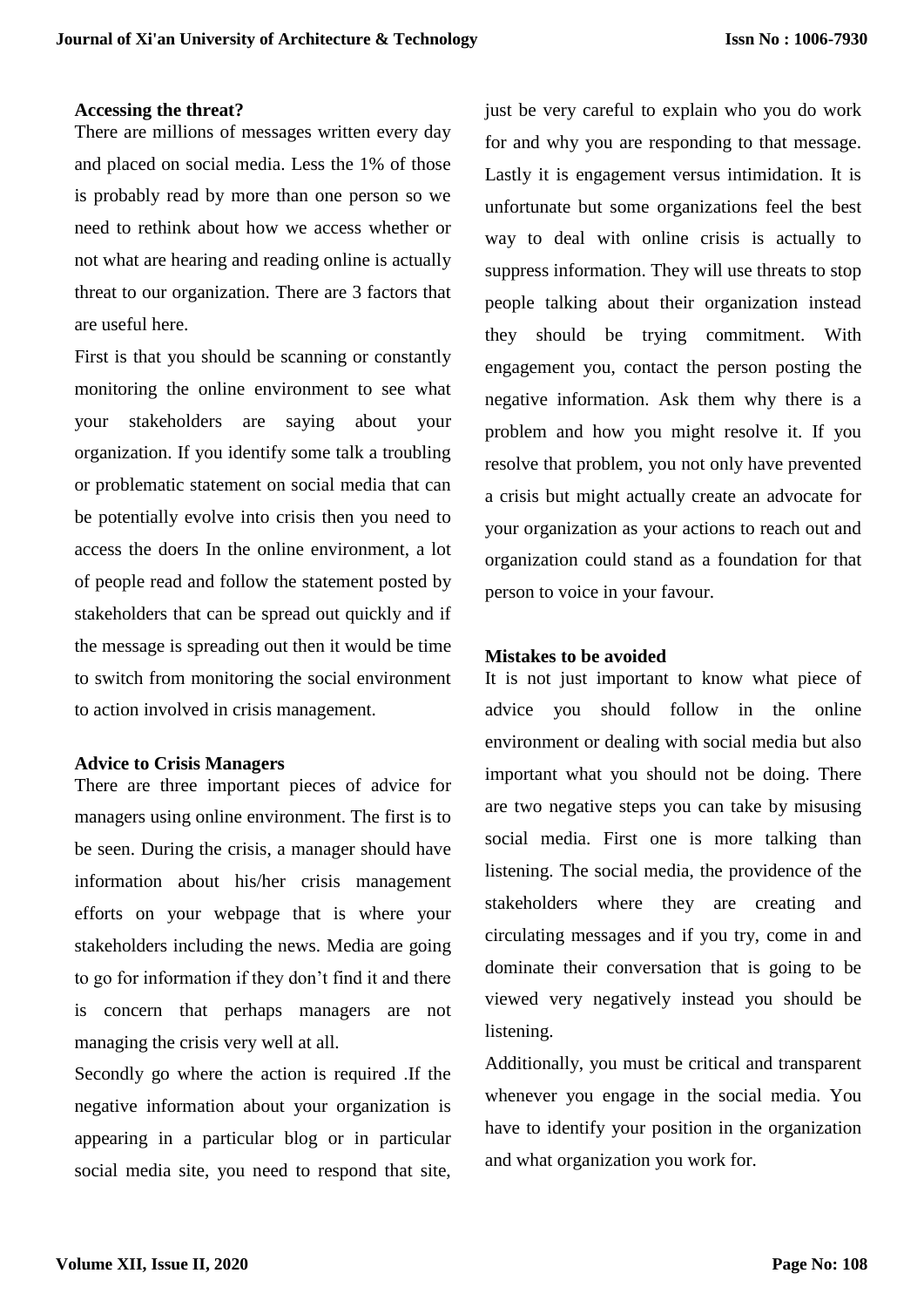The idea of internet is the free flow of information and expression of ideas so any deception not saying who you present is going to be very problematic that can create an additional crisis for your organization. If you fail to expose who you work for and that comes out later that will undermine your credibility.

Today stakeholders have presence online and that arena is only the importance going to increase an important for crisis managers .When it comes to crisis, a management process to manage the crisis is needed and have to think about strategy and need to know how organization will use the online environment as part of crisis response integrating the online into existing traditional crisis management techniques that will improve and make their response much more effective.

Crisis means incidents that in any way impact institutions and the weights that we categorize them. The categories are based on the level of impact to the institutions. The events in the environment can have impacts on institutions. The role of social media in instant communication plays a great role in spreading and managing crisis. If something happens on campus students can instantly text through this platform and if their parents too are linked to that, they can expect instant response from the institutions. Sometimes, they have misinformation about events occurred in campus that also has changed the dynamics of the level in which a college campus or university is trying to respond to things because you are getting all this stuff that may or may not be true.

In the time of crisis, due of media attention and because they need to respond to the general public, sometimes campus leaders forget that the internal audience is also important and so the communication that goes to campus employees also goes to students and parents. It is not same as what is going out to general public. So much attention and focus is put on how to prepare a statement for the media that people generally do not communicate internally and that awful to the people who are right there on campus and are learning new things on evening news rather than hearing it firsthand from the people who they are giving their all.

# **The Secret to Successful Crisis Management at Higher Education used in Social Media Era**

If a student share any picture of an incident with some comments to social media then organization that before they even had the chance to assess the gravity of this crisis to respond about that incident. They were being contacted by the media because this image had now gone viral and people wanted to know what happened. Student's instinct to share her experience resulted in amplifying the challenges that this organization needed to deal and face throughout the crisis social media. The real time news cycle and mobile technology, these things have come together and they have transformed the landscape for crisis management. They have presented us with some major challenges such as the speed at which we need to be able to respond and communicate in real time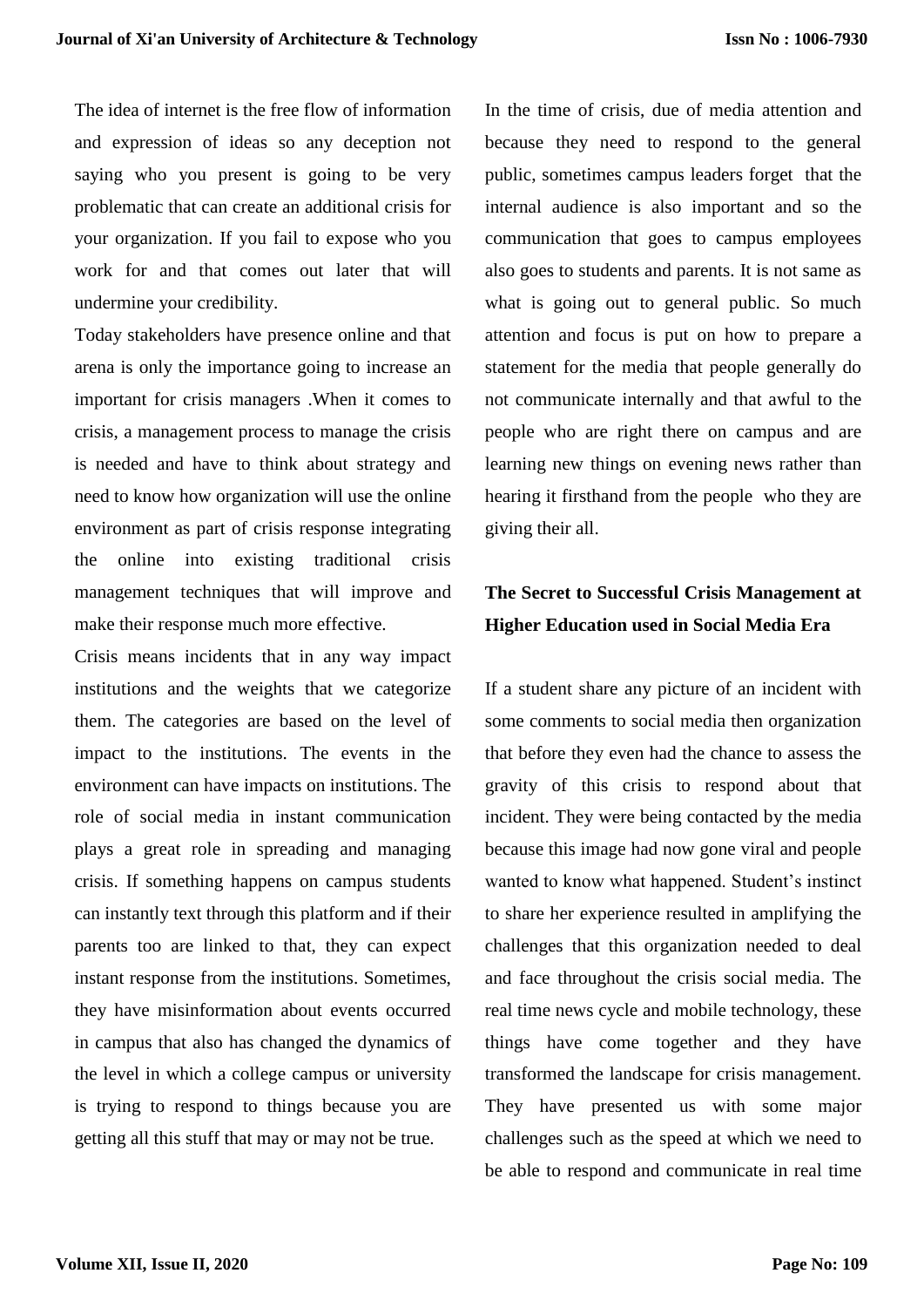or the fact that everything today is public. This real time news cycle makes it increasingly difficult for you to get ahead of the story before the story is already ahead of you and yet whether we like it or not. These are today's crisis realities and successful crisis management depends on your team's ability to manage. These real time challenges are digital landscapes presented to us in a crisis while simultaneously managing the actual crisis in real time. It is very important here that how you equip your team with the skills and tools to successfully manage the crisis in this 21st century.

In order to get ahead of the new cycle, position of organization as voice of trust, credibility and leadership in a crisis which ultimately is the goal in order to do that effectively in crisis management. Today it needs to be natural rather than solely reactionary. This is very important for team instinctively know how to identify risk and opportunity, how to communicate and where to communicate in real time when a crisis occurs. If crisis management today needs to be instinctive then the question becomes how do cultivate these instincts. These instincts are developed by choosing to be proactive.

Every day, we want to be being proactive and want to make these crisis realities work for us rather than against us. Organization works both online and offline to take proactive initiatives to build trust and develop an instil credibility with their stakeholders and calls this building a bank of "community trust".

Sometime organization experiences internal crisis that is public made. This crisis could have very well destroyed the reputation and the credibility of this organization. To instil trust and credibility, team has to take proactive initiatives. When the crisis occurs they absolutely need to make a withdrawal out of this bank but there is still enough trust left over because team has taken these proactive initiatives every day. Everyday, organization's team should know instinctively how to communicate and where to communicate in real time throughout the crisis. They should know what their stakeholders' expect and they should know where to go to ensure their communications are real time and appropriate and a result of all this, crisis does not directly impact on reputation of organization.

# **Data Hacking Crisis Management at University in Digital Era**

This digital era presents a new risk like data breaches to every single organization which is a predictable risk. When data is hacked and it is not taken any precautionary measures then it leads up to crisis. Any organization has power to minimize this risk by encrypting their data. It can be seen as unacceptable by their stakeholders because their confidential information is now being sold in the black market and these people may just have to deal with the risks of identity theft for the rest of their lives.

Now let's pretend that data had adapted, proactive mindset approach into the very culture of their organization which must be implemented in order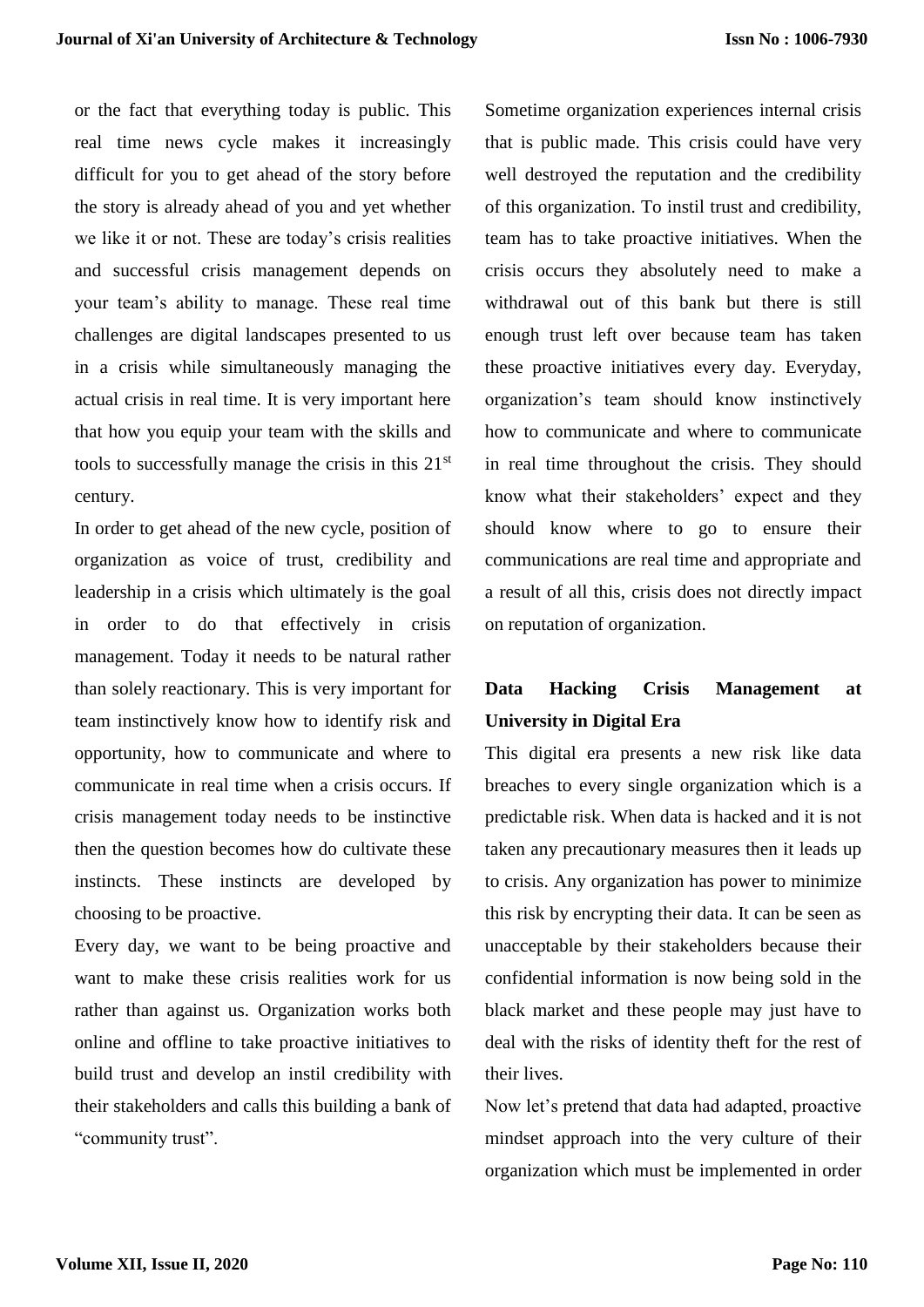to make crisis management strategies. They should empower their team to foresee a risk and they should take proactive measures to minimize the risk of crisis and by adapting this type of proactive thinking and empowering their team to seek out opportunities which will help to the best of their capability.

Question arises here that how one organization can use it as a proactive initiative and as opportunity to connect with their stakeholders. In this case, organization can send a direct communication to each of their stakeholder along with the line of "we realize that in this digital era a data breach is risk that is unfortunately leaves every single organization vulnerable but we also realize that you trust us with your information and we want you to know that we take your trust extremely seriously and that's why we have chosen to our utmost to keep your confidential information as safe and secure as we possibly can now". It is possible to have proactive mindset approach wherein very fundamentals of your crisis management strategies are applied at organization. Organization having proactive mindset approach should cultivate these instincts to empower their team, with taking initiatives and seeking out opportunities capabilities. That is the secret to successful crisis management in the 21<sup>st</sup> century and this digital landscape presents us with so many obstacles and so many challenges in our crisis management. However, today it also provides you with first-time opportunity .If we think about mobile technology, there are an estimated seven billion people on this planet and a

recent UN study revealed that six out of the seven billion people on this planet have access to mobile devices. Now what kind of opportunity does that provide crisis management to prevent crisis communication? Adapting this type of proactive and innovative mindset, some organizations are actually leveraging the power of mobile technology in this digital landscape as their crisis preparedness and crisis management strategies are into them.

You have tool in your pockets that provides you with unique communications, emergency management and crisis management opportunities. They are available to you right now for free sitting in your pockets waiting for you to control them but in order to do that we have to develop this way of thinking . We have to encourage every single member of the team to proactively look for risk, to identify it and to proactively minimize it and to look for opportunities to connect, build trust and credibility with your stakeholders. This digital landscape with all of its challenges presents you with plethora opportunity to do that. Restructure of entire internal culture being proactive simply means to choose to take one step in the right direction.